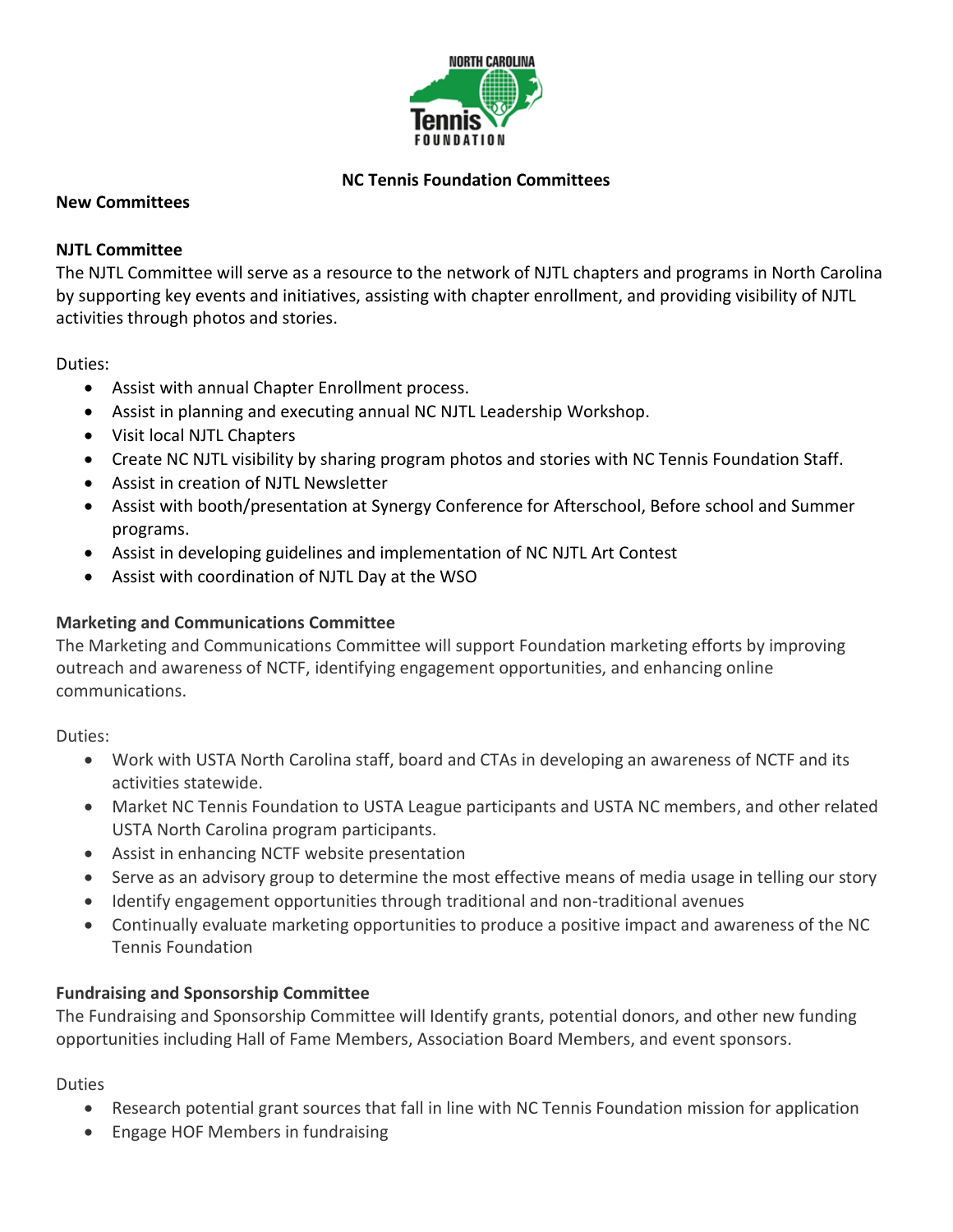- Educate USTA NC Board of Directors about fundraising
- Work with Events Committee to determine how to use/partner with existing events (USTA NC, CTAs, etc.) for fundraising
- Work with staff to help create sponsorship levels to help with costs of Hall of Fame Dinner, Celebrate Tennis Night (during NC CTDW), and possible Gala.
- Increase sponsor and other revenue opportunities within the Foundation
- Support cultivation of legacy donors

# **Grant Administration Committee**

The Grant Administration Committee will evaluate current grant structure, assist in reviewing grant applications, and connect with grant recipients to capture stories.

Duties:

- Review grant timelines, allocation, process and categories to determine they are in line with mission and vision of NC Tennis Foundation.
- Make recommendations for additional grant funding categories
- Review grant submissions, provide feedback and give recommendations for funding.
- Follow up with grant recipients to see how grant has helped individual or program
- Work with USTA NC to ensure no duplication of funding

## **Events Committee**

The Events Committee will provide operational support in planning and delivering key events throughout the year (e.g. silent auctions, cultivation, donor appreciation, and celebrate tennis events)

Duties:

- Provide operational support in executing each of the key events
- Assist with planning and implementation of Cultivation Events
- Assist with the solicitation of items for Silent Auction, organizing items, and running the event
- Assist in planning of Donor Appreciation Events
- Work with Fundraising Committee to determine how to use/partner with existing events (USTA NC, CTAs, etc.) for fundraising
- Assist with planning and implementation of annual "Celebrate Tennis Night" at the CTDW
- Determine feasibility of hosting a gala as a fundraising event.
- Assist with NCTF events at the WSO

# **Current Committees**

## **Hall of Fame Committee**

Per our bylaws: The inductees into the North Carolina Tennis Hall of Fame shall be selected each year by the North Carolina Hall of Fame Committee selected by the Board of Directors and consisting of six (6) members with staggered terms of three (3) years each. Each Committee member may serve up to two (2) terms of three (3) years. After serving two (2) consecutive three (3) year terms, he or she shall be ineligible to serve on the Committee for at least a one (1) year. After at least one (1) year break, he or she may serve again. Such term limits shall not apply to a Committee member serving as chairman of the Committee. (Members of this committee are by custom, members of the Hall of Fame.)

Duties: